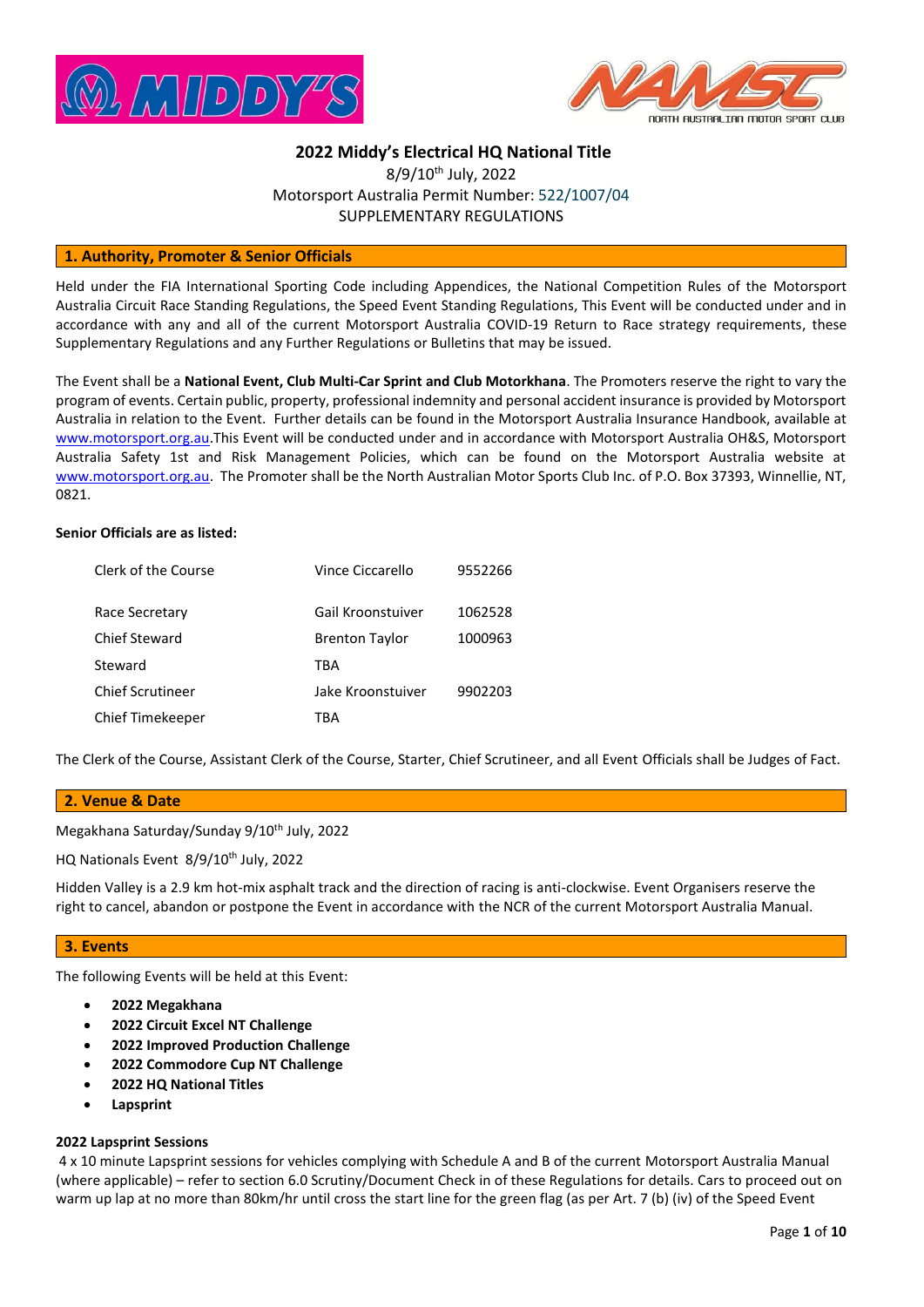



Standing Regulations. Session will be chequered flagged when the 10 minutes passes by direction of Clerk Of Course. Competitors will start at 5-second (approx.) intervals from Pit Exit. The maximum number of cars on track in any single Event will be limited to 15. Drivers may be separated into groups based on a random Hat Draw where numbers exceed 15 cars.

#### **2022 Improved Production Car:**

1 x Practice/Qualifying, 3 x 10 lap point-score races and 1 x 10 lap reverse grid point score race for vehicles complying with Group 3J: Improved Production Cars. The grid for Race 1 will be on qualifying times. Race 2 will be the reverse of the qualifying times and Race 3 will be on accumulated points from Race 1 and 2. Race 4 grid will be on accumulated points from Race 1, 2 and 3. These sessions/races will be combined with Commodore Cup. Winner will be who collates the most points over the four races

#### **2022 Commodore Cup:**

1 x Practice/Qualifying, 3 x 10 lap point-score races and 1 x 10 lap reverse grid point score race for vehicles complying with Commodore Cup rules. The grid for Race 1 will be on qualifying times. Race 2 will be the reverse of the qualifying times and Race 3 will be on accumulated points from Race 1 and 2. Race 4 grid will be on accumulated points from Race 1, 2 and 3. These sessions/races will be combined with IPRA. Winner will be who collates the most points over the four races

#### *\*\* Due to limited supply of the required tyre type, Medium compound 225/45/16 Yokohama AO50's may be used\*\**

#### **2022 Excel Cars**

2 x Practice, 1 x Qualifying, 3 x 10 Lap point score races and 1 x 10 lap reverse grid point score race for vehicles complying with Group 3E: [Circuit Excel](https://www.motorsport.org.au/docs/default-source/manual/race/2021/ra23-group-3e-circuitexcel.pdf?sfvrsn=5fb4720d_7) Technical Regulations. The grid for Race 1 will be on qualifying times. Race 2 will be the reverse of the qualifying times and Race 3 will be on accumulated points from Race 1 and 2. Race 4 grid will be based on accumulated points from Race 1, 2 and 3.

#### **2022 HQ National Title:**

As per the HQ National Titles Supplementary Regulations

#### **Megakhana Event:**

As per the Motorkhana Supplementary Regulations

#### **Combination of Race Categories:**

The Organisers reserve the right to combine categories and amend the program of Events accordingly. In the Event that race categories are combined the grid positions for Races will be determined by Clerk of Course and category delegates.

# **4. Membership and Insurance**

Competitors in all classes must be Associate Members (or higher) of the North Australian Motor Sports Club Inc. (NAMSC). Single day memberships for NAMSC are available for Lapsprint, if required, and can be obtained at a cost of \$30.00. The oneday membership is only available once per calendar year.

All Competitors must hold a Motorsport Australia Circuit Licence with provisional endorsement or superior for Race Classes and Speed licence or superior for Lapsprint.

Certain public, property, professional indemnity and personal accident insurance is provided by Motorsport Australia in relation to the Event. Further details can be found in the Motorsport Australia Insurance Handbook, available at [www.motorsport.org.au.](http://www.motorsport.org.au/)

# **5. Entries**

**Entries open:** Upon publication of these Regulations and entry is via the www.namsc.org.au website.

**Entries close: 11.59pm Sunday 03/07/2021 for all categories.**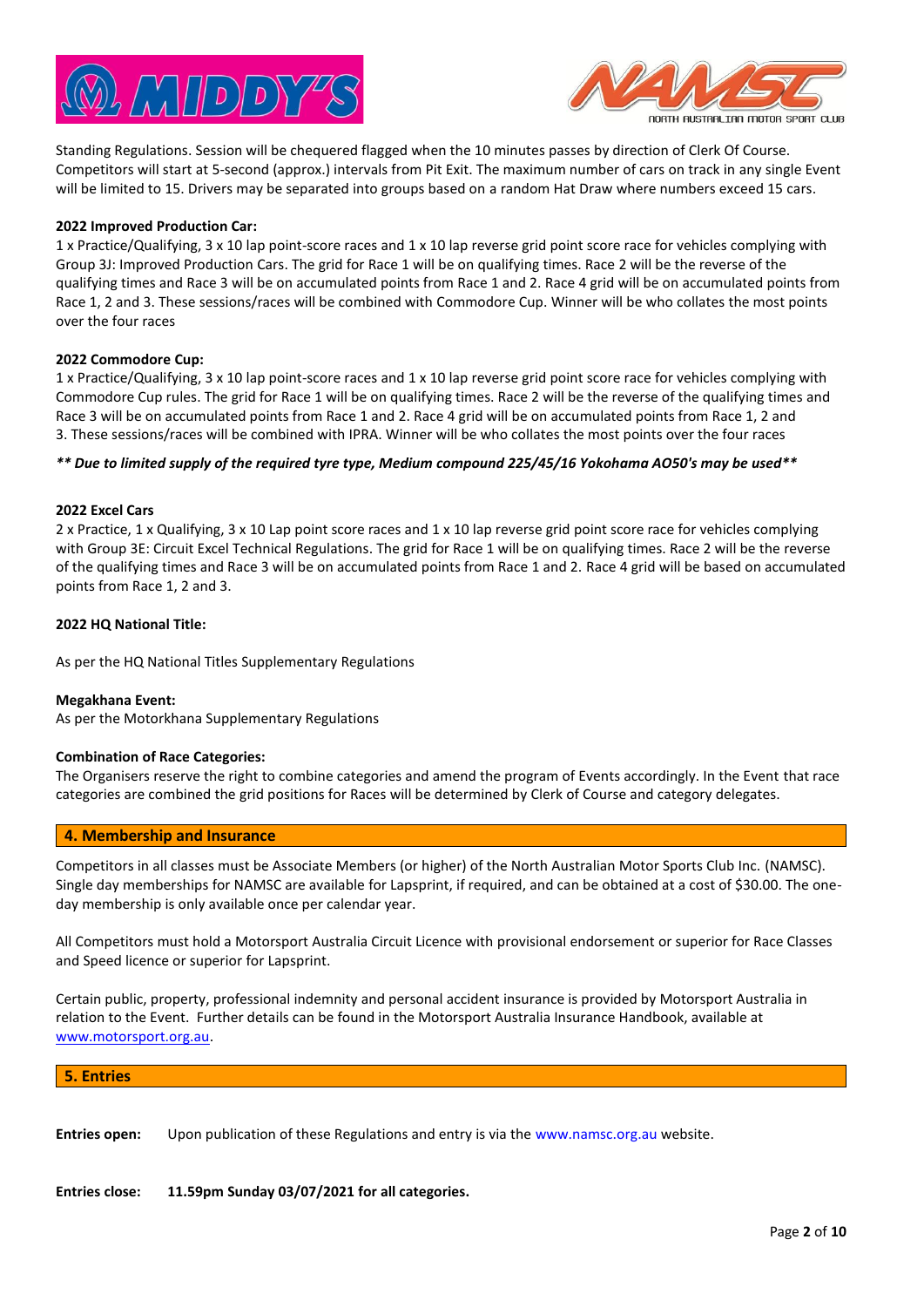



The Entry Fee for each category is as follows HQ Nationals is \$380.00 inc including a half pit bay Commodore Cup/Improved Production/Circuit Excel is \$200 including half pit bay Megakhana is \$70.00 utilising sheds for car parking All prices include GST.

Event Organisers reserve the right to refuse any entry in accordance with the NCR of the current Motorsport Australia Manual. Entries shall be accepted in order of receipt of online entry and full payment.

Payment for entry/s can be made by credit card (preferred, online only), or direct bank deposit. For ease of identification of payments, please enter your name in the notes section when making payments. Money can be transferred into the NAMSC Westpac bank account:

| <b>Account Name:</b> | North Australian Motor Sports Club Inc. |
|----------------------|-----------------------------------------|
| <b>BSB Number:</b>   | 035 311                                 |
| Account Number:      | 187749                                  |
| Reference:           | Please use your name as the reference.  |

Please note: Payment must be received in the NAMSC bank account by the entry closing date/time. Please ensure you allow time for bank transfers to be received by NAMSC prior to the close of entries. Refunds of Entry Fee are only available if NAMSC is notified of withdrawal prior to Scrutineering close. Payment for Lapsprint entries will be accepted on the day via cash only, please bring correct money.

# **6. Scrutiny / Document Checkin**

# **Scrutiny for Lapsprint:**

• Shall take place on Sunday 10th July 2022 from **0730-0810** in Pit Bay 25 & 26, with Document Checking and lodgement of Driver's Disclaimer being done in the VIP Corporate Box above Pit Bay 27.

# **Scrutiny for Support Race Classes:**

• Shall take place on Friday 8<sup>th</sup> July 2022 from 1600-1700 in Pit Bay 25 & 26

# **Scrutiny for HQ National Event Classes:**

• Shall take place on Friday 8th July 2022 from **0900-1200** in Pit Bay 25 & 26

# **Scrutiny for Megakhana Event:**

• Shall take place on Saturday 9th July 2022 from **0830-0915** in Pit Bay 25 and 26

The following forms will be available for completion at Document checking at the Event:

- **Disclaimer – Exclusion of Liability, Release and Assumption of Risk Competitors and/or Drivers.**
- **NAMSC Scrutineering Form**

Both forms must be presented along with your current Motorsport Australia licence, proof of current NAMSC Club Membership, and Vehicle Log Book to the Race Secretary in the VIP Corporate Box above Pit Bay 27 prior to presenting your car to Scrutineers in Pit Bay 26. No vehicle will proceed onto the Race Track until it has all paperwork has been received. Failure to produce documents may result in cancellation of your entry. All vehicles (including drivers' apparel) must be presented to the Scrutineers prior to entering the Competition Area.

Advertising on vehicles is permitted in accordance with Schedule K of the Motorsport Australia Manual. All race category vehicles must display "Middy's Electrical" sponsor banners on the top of the windscreen and Door Chevrons at all NAMSC Events. Banner stickers will be provided. Additional "show" lighting for that does not affect vehicle performance and/or distract other competitors is permitted.

Driver apparel must comply with the requirements of Schedule D of the current Motorsport Australia Manual applicable to the appropriate category (Speed/Race).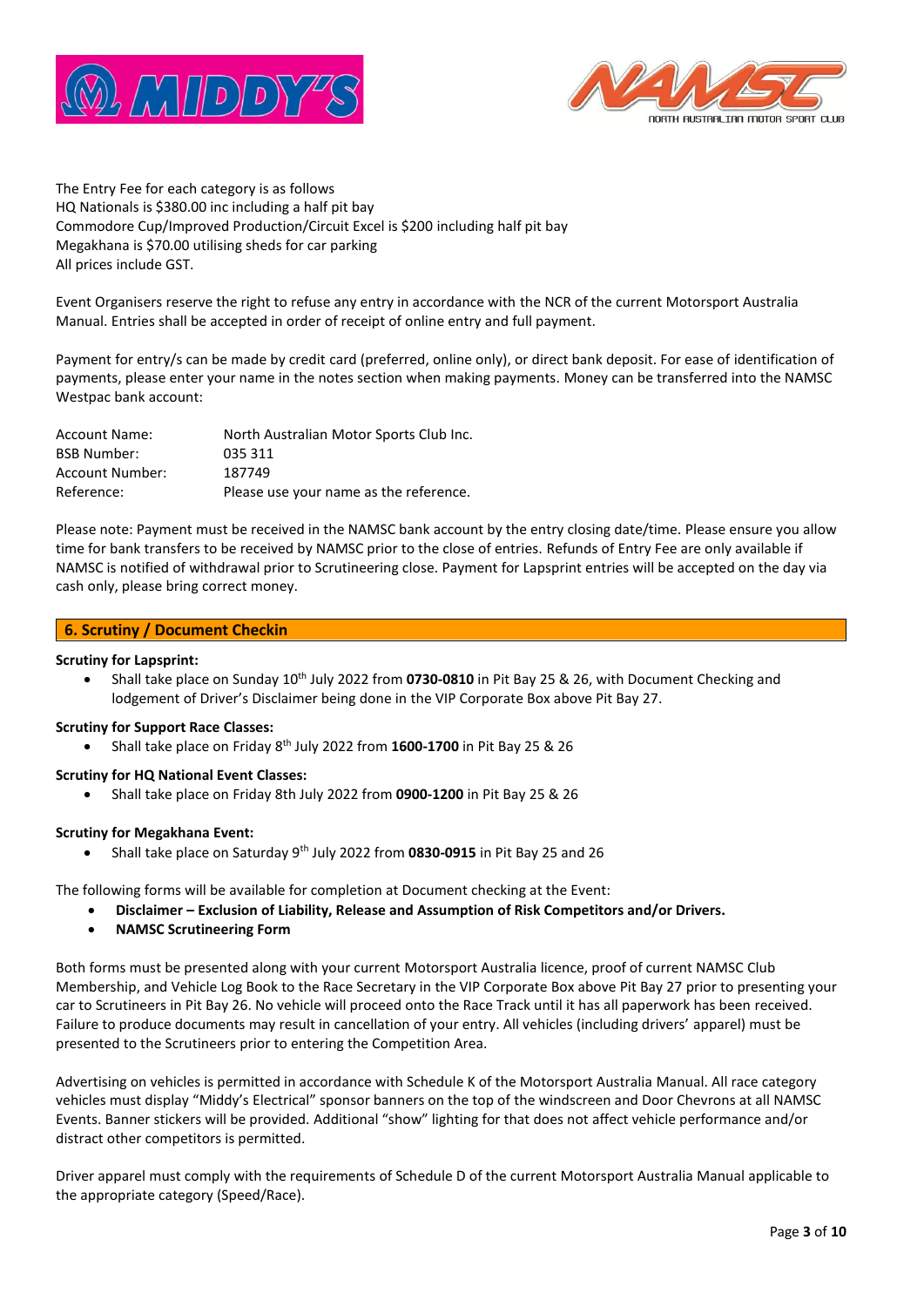



More information regarding requirements for cars and drivers can be found at: [https://www.motorsport.org.au/docs/default-source/manual/general-requirements/2021/classification-of](https://www.motorsport.org.au/docs/default-source/manual/general-requirements/2021/classification-of-automobiles.pdf?sfvrsn=b96ae8a5_2)[automobiles.pdf?sfvrsn=b96ae8a5\\_2](https://www.motorsport.org.au/docs/default-source/manual/general-requirements/2021/classification-of-automobiles.pdf?sfvrsn=b96ae8a5_2)

All vehicles must be presented to Scrutineering in "ready to race" condition.

# **7. Officials Briefing & Sign On**

# **Friday 8 th July, 2022**

Officials Sign on, position allocations and radio issue will take place in the VIP Corporate Box about Pit Bay 27 from 1200- 1230 on Friday 8 th July, 2022.

A subsequent officials briefing will be held on Friday 8<sup>th</sup> July 2022 at approximately 1240 in the VIP Corporate Box about Pit Bay 27.

# **Saturday 9 th July, 2022**

Officials Sign on, position allocations and radio issue will take place in the VIP Corporate Box about Pit Bay 27 from 0750- 0800 on Saturday 3rd July, 2021.

A subsequent officials briefing will be held on Saturday 9<sup>th</sup> July 2022 at approximately 0805 in the VIP Corporate Box above Pit Bay 27.

#### **Sunday 10th July, 2022**

Officials Sign on, position allocations and radio issue will take place in the VIP Corporate Box about Pit Bay 27 from 0750- 0800 on Sunday 10<sup>th</sup> July, 2022.

A subsequent officials briefing will be held on Sunday 10<sup>th</sup> July 2022 at approximately 0805 in the VIP Corporate Box above Pit Bay 27.

# **8. Drivers Briefing**

A driver briefing for the Lapsprint class will be held at 0820 in the VIP Room on Sunday 10<sup>th</sup> July 2022. Failure to attend may result in a fine or exclusion from the event.

A compulsory Drivers Briefing for all HQ Nationals entrants will be held at 1215 in the VIP Room on Friday 8<sup>th</sup> July 2022. Failure to attend may result in a fine or exclusion from the Event.

A compulsory Drivers Briefing for all Support Race classes will be held at 0820 in the VIP Room on Saturday 9<sup>th</sup> July 2022. Failure to attend may result in a fine or exclusion from the Event. A compulsory Drivers Briefing for Megakhana Event will be held at 0930 near pit bay 25/26.

Failure to attend may result in a fine or exclusion from the Event.

Wrist Bands for trackside access will only be available from the VIP Corporate Box above Pit Bay 27 prior to track open on each day over the weekend - these wrist bands show officials you are an Insured Competitor – no Driver will be permitted on the track without the correct Track Wrist Band. **New Wristbands will be issued for each race day at driver sign-on**.

# **9. Grid Positions**

#### **Lapsprint:**

Groups (if required) will be determined by random hat draw. Cars will be released in 5 second intervals within whichever Group they are assigned.

#### **Race Classes (IP/CC/Excel):**

The grid for Race 1 will be determined by qualifying times. Race 2 grid will be the reverse grid determined by qualifying times. Race 3 grid will be on accumulated points from Race 1 and 2. Race 4 grid will be on accumulated points from Race 1, 2 and 3.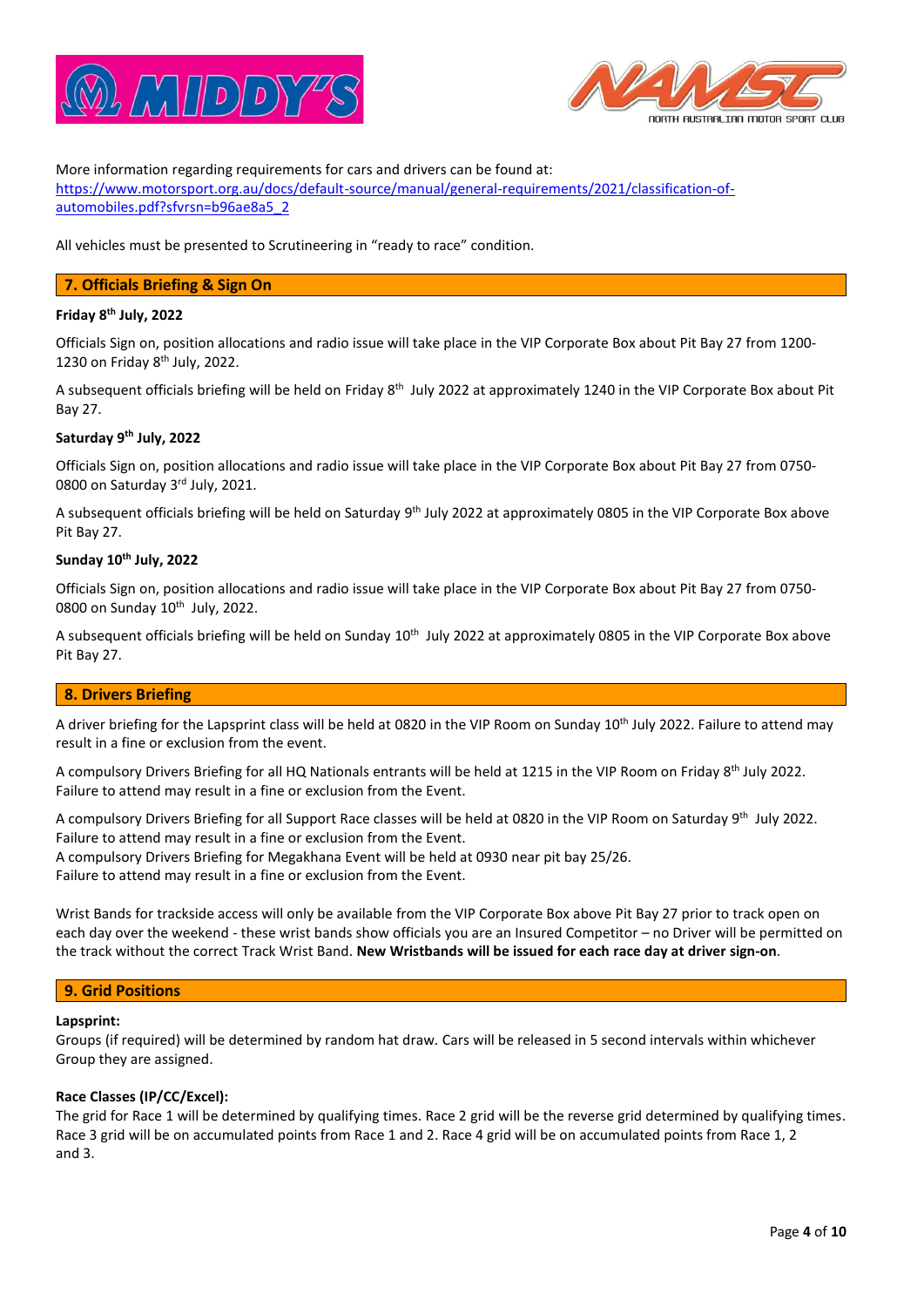

# **10. Start Procedure**



# **Lapsprint:**

As per Article 7 (b) (iv) of the Speed Event Standing Regulations, on the instruction of an official, cars will move from the Marshalling Area and make their way to the Pit Exit in qualifying group. Competitors will be released one at a time at approximately 5 second intervals by an Official by way of a raised then "dropped" Green Flag or Green Light at Pit Exit. Competitors are to proceed around the track at 80kph (maintaining separation) on an observation lap until they have exited Turn 13 and the green flag is waved at Flag point 13 to signal the start of the session. Overtaking is not permitted Refer to Circuit Race Standing Regulations and the release intervals must be maintained on the Warm-up lap**.** The session will be finished by the waving of a Chequered flag at the starters' podium. Cars are required to slow down, and make their way back to Pit Entry and Pit Lane after passing the Chequered Flag

#### **Race Classes:**

On the instruction of an Official, cars will leave the Marshalling Area for one observation/warm up lap. At the end of this lap, each car will stop on the grid in its allocated starting position. When the starter is satisfied that all cars are correctly positioned, he will indicate that there is approximately five seconds before the red light is to be switched on. At any moment, but not less than three seconds and not more than five seconds after the red light is shown, the extinguishing of the red light shall indicate the start of the race. A flag may be shown to indicate that the race has started. If the lamps are not functioning, a green flag will be used, being raised at the five-second mark, and "dropped" between three to five seconds later to indicate the start of the race. Any car that is unable to take its place on the grid will start the race in Pit lane at the direction of an Official, and only after the rest of the field has passed Pit Exit. Any car that is still on the starting grid after the starting signal has been given may be pushed by Officials. Any car not stationary or outside of its start position grid box at the race start signal may be penalised at the discretion of the Clerk of the Course.

#### **11. Points**

Event Points will be awarded for finishing positions in each race for each category. At the conclusion of the meeting, total event points will be released for viewing.

#### **HQ National Titles**

Points will be as per attached National Regs

#### **Improved Production and Commodore Cup will be as follows:**

| 1st             | 12 Points | 6 <sup>th</sup>  | 5 Points |
|-----------------|-----------|------------------|----------|
| 2 <sub>nd</sub> | 10 Points | 7 <sup>th</sup>  | 4 Points |
| 3rd             | 8 Points  | <b>gth</b>       | 3 Points |
| 4th             | 7 Points  | 9th              | 2 Points |
| 5th             | 6 Points  | 10 <sup>th</sup> | 1 Points |

Thereafter, finishers will receive 1 point for each position. Where a category/class fields less than three vehicles, half points only will be awarded.

#### **Excel will be as follows:**

| 1st             | 20 Points | qth              | 7 Points |
|-----------------|-----------|------------------|----------|
| 2 <sub>nd</sub> | 17 Points | 10 <sup>th</sup> | 6 Points |
| 3rd             | 14 Points | 11 <sup>th</sup> | 5 Points |
| 4th             | 12 Points | 12 <sup>th</sup> | 4 Points |
| 5th             | 11 Points | 13 <sup>th</sup> | 3 Points |
| 6th             | 10 Points | 14 <sup>th</sup> | 2 points |
| 7th             | 9 Points  | 15 <sup>th</sup> | 1 point  |
| 8th             | 8 points  |                  |          |

Thereafter, finishers will receive 1 point for each position. Where a category/class fields less than three vehicles, half points only will be awarded.

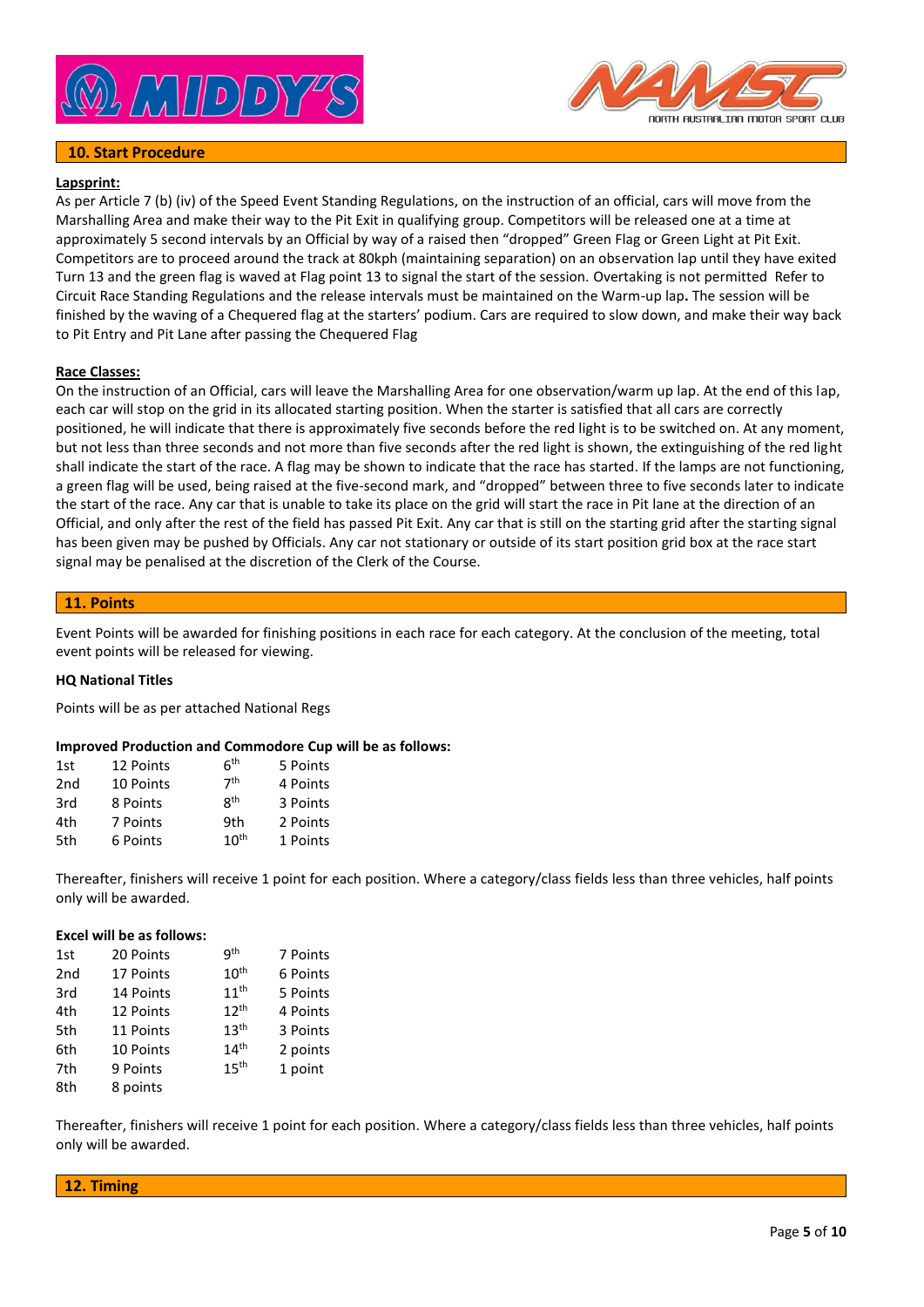



All Events will be timed by a Data-1 automatic electronic timing system. Where vehicles are not fitted with a Data-1 Transmitter, lap times will not be recorded. For the purposes of official records, Data-1 times only will be used. Failure to have a Data- 1 Transmitter fitted will result in NO points being allocated. Lap Times will be posted as soon as possible and will be available on th[e www.natsoft.com.au](http://www.natsoft.com.au/) results website. The control line for all timing is on the main straight forward of Grid Position 1 and 2.

#### **13. Fuel**

#### **HQ National Titles**

As per the HQ National Titles Supplementary Regulations

#### **Support Race Categories**

Fuel will not be available at the Circuit. Fuel must comply with Schedule G of the current Motorsport Australia Manual and any relevant Category Regulations. When refuelling of vehicles is taking place, the requirements stated in "General Requirements for Cars and Drivers - Schedule N – Fuel Tanks and Refuelling" must be adhered to….. *"When refuelling vehicles, a minimum quantity of extinguishment of 9kg of dry powder type which must be in either one or two extinguishers must be available for direct use in the pit."*

#### **14. OH&S**

Each Race Event shall be conducted in accordance with Motorsport Australia Safety 1st Policy and all other rules, policies, procedures and laws concerning Occupational Health and Safety. The Motorsport Australia OH&S policy will be available on their website web site and from the Race Administration Office in the Control Tower. Each Competitor is responsible for the working conditions of their Pit Crews and other Team Members at all times, and for any Contractors they may have in attendance at the Event to assist them. They must ensure that all applicable safe working conditions and practices (for example, as would be appropriate in industry or workshop) are met at all times. All electrical equipment and extension cords used by Competitors must display a current safety test and tag.

Any injuries or "emergencies" experienced by the Teams must be reported to the Race Administration Office as soon as practicable to enable an appropriate emergency response, and to allow for the Organiser to comply with appropriate statutory OH&S reporting requirements.

#### **15. Pits & Other Restricted Areas**

Hidden Valley Raceway is a non-smoking venue - smoking is only permitted in the nominated areas during the meeting.

Pit Garages will be allocated on a 'First come, first served' basis, and grouped by category. Garages are only for parking of competing vehicles, Scrutineering and for Race Day only.

Any member of a Pit Crew who will be trackside of the rear Pit Bay roller doors must sign a Pit Crew Indemnity, where they will be issued a Trackside Wrist Band. Trackside area includes the Marshalling Area and starts at the gate below the stairs above Pit Bay 1. No person will be permitted Trackside without the appropriate wristband**.** No person shall enter the Pit Area/Pit Lane without wearing the appropriate clothing and footwear. No persons under the age of 10 years will be allowed in The Pit Area without proper supervision. No person, other than authorised NAMSC Officials is permitted in Pit Lane from the time cars enter the track until the rearmost race car crosses the Start/Finish line. People/Crew in Pit Lane must be standing at or behind the line that delineates the fast and slow lanes of Pit Lane. They are allowed at the wall only to assist their driver to stop in their allocated start position. All Crew must be behind the Line at the start of any race.

#### **WHERE MEMBERS OF HIS/HER TEAM OR PERSONS IN HIS/HER PIT DO NOT COMPLY WITH THE ABOVE, A DRIVER MAY BE PENALISED, INCLUDING EXCLUSION FROM FURTHER PARTICIPATION IN THE EVENT.**

The maximum permitted speed in Pit lane is 40 km/h. Pit Lane Speed may be monitored by a radar speed gun.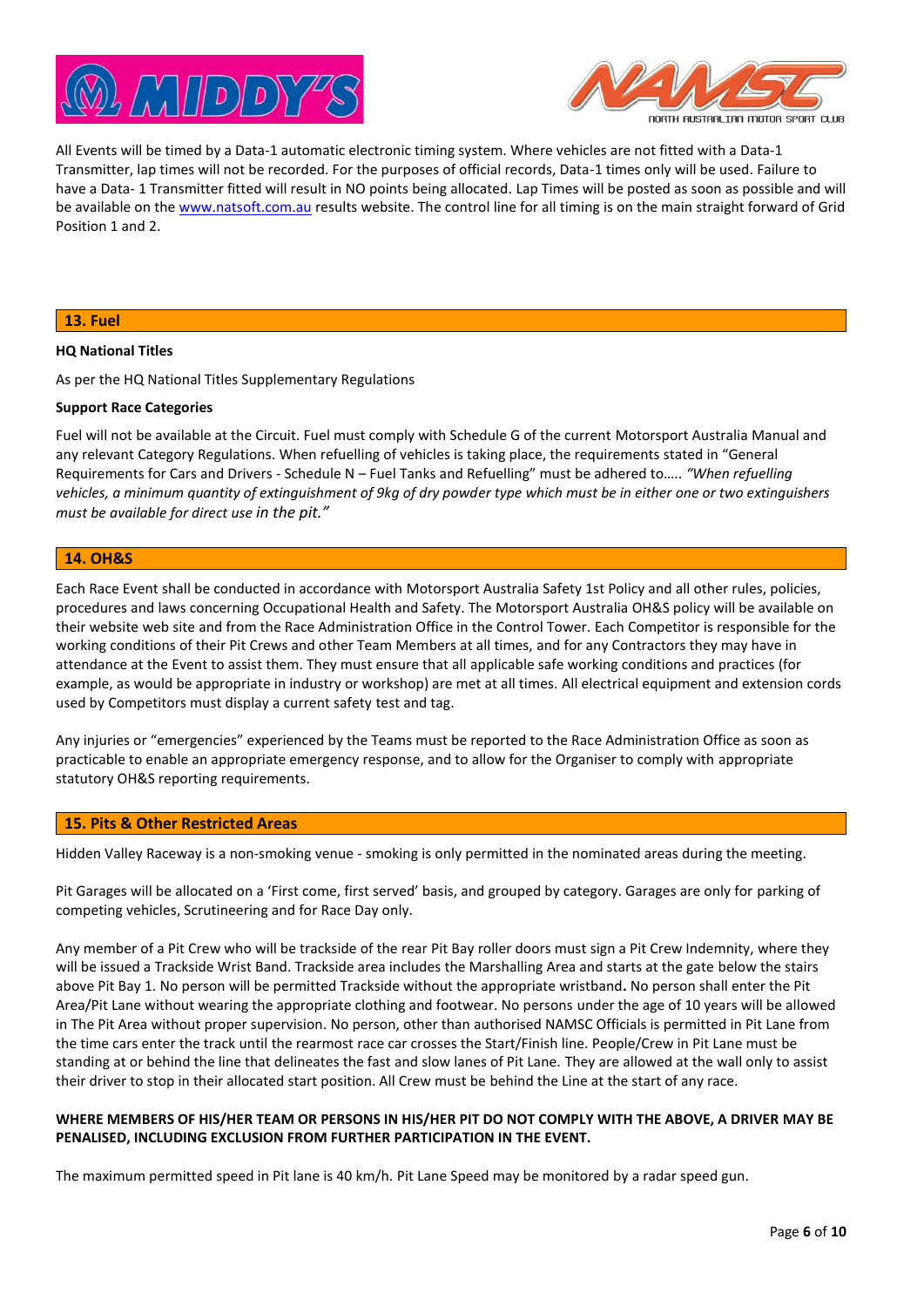



All vehicles in Pit Lane must travel in race direction with the exception of being driven into and out of Pit Bays. Trailers or unloading of racecars is not permitted in Pit Lane during the Event.

Organisers reserve the right to remove any person from the Pit Lane at their discretion.

#### **16. General**

It is recommended that all competitors wear a Frontal Head Restraint to provide added protection during an accident. Vehicles must be adequately muffled to comply with noise restrictions. All electrical equipment and extension cords used by competitors must display a current safety tag.

Drivers leaving the race surface are required to slow down and re-enter the track safely without causing undue damage to grassed verges. Competitors are reminded that swerving to warm tyres is not permitted until a vehicle has passed the Pit Lane Blend Line and is permitted on warm up laps only.

Protests must be lodged in accordance with the NCR of the current Motorsport Australia Manual.

Vehicles must be adequately muffled to comply with noise restrictions.

#### **17. Dangerous Drivers and Cars**

Competitors are reminded of the Code of Driving Conduct as set out in the Motorsport Australia Manual. The Promoter reserves the right to exclude either before or during the Event any Driver or car which they consider to be unsuitable or unsafe, for any reason.

#### **18. Alcohol, Drugs and Other Substances**

The holder of a Motorsport Australia Licence (or a Licence issued by another ASN) may be tested for the presence of any drug or other banned substance and subject to a penalty for a breach of the Australian National Anti-Doping Policy and/or the Motorsport Australia Illicit Drugs in Sport (Safety Testing) Policy a[t www.motorsport.org.au.](http://www.motorsport.org.au/)

Consumption of alcohol in the paddock, pits or any other Reserved Area is prohibited until all Competition is concluded each day. The holder of a Motorsport Australia Licence (or a Licence issued by another ASN) may be tested for the presence of alcohol by a Motorsport Australia Accredited Testing Official (CATO) in accordance with the Motorsport Australia Alcohol Policy a[t www.motorsport.org.au.](http://www.motorsport.org.au/)

#### **19. Medical Services**

Medical requirements will be in accordance with Article 3.1.4.3 Alternative Medical Service/Requirements of the Motorsport Australia Medical Service Requirements at Motor Sport Events.

# **20. COVID-19**

**No person shall present themselves to the venue if they have the symptoms relating to Covid 19. All persons onsite need to comply with the current Northern Territory Government CHO mandates as the time of the event**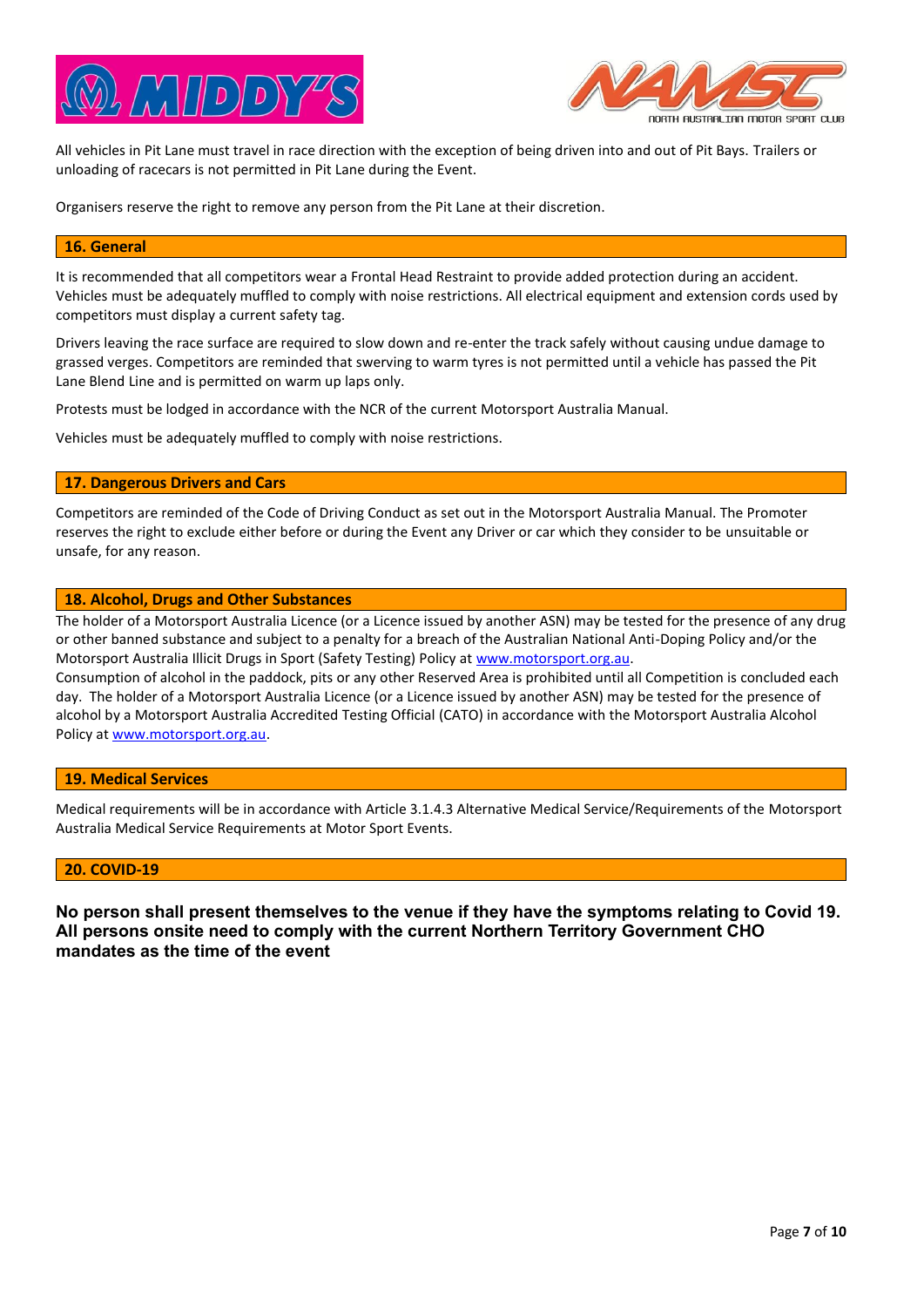



# *HQ Nationals Format (Revised) & NT Challenges*

# **Friday 8th July**

| 0900-1200    | HQ and Excel Driver sign on scrutineering etc               |                 |  |
|--------------|-------------------------------------------------------------|-----------------|--|
| 1230<br>1240 | Ambulance Arrival                                           | <b>VIP Room</b> |  |
| 1215-1230    | <b>Officials Briefing</b><br><b>HQ Drivers Briefing</b>     | VIP Room        |  |
| 1230-1245    | <b>Excel Drivers Briefing</b>                               | <b>VIP Room</b> |  |
| 1255         | Officials to position                                       |                 |  |
| 1300         | <b>Track Open</b>                                           |                 |  |
|              |                                                             |                 |  |
| 1300         | <b>HQ Odd Numbers Parc Ferme</b>                            |                 |  |
| 1310-1340    | HQ Odd Numbers Practice 1                                   | (30 minutes)    |  |
| 1335         | <b>HQ Even Numbers Parc Ferme</b>                           |                 |  |
| 1345-1415    | HQ Even Numbers Practice 1                                  | (30 minutes)    |  |
| 1410         | <b>Circuit Excels Parc Ferme</b>                            |                 |  |
| 1420-1450    | Circuit Excel Practice 1                                    | (30 minutes)    |  |
| 1500         | <b>HQ Odd Numbers Parc Ferme</b>                            |                 |  |
| 1505-1535    | <b>HQ Odd Numbers Practice 2</b>                            | (30 minutes)    |  |
| 1530         | <b>HQ Even Numbers Parc Ferme</b>                           |                 |  |
| 1540-1610    | <b>HQ Even Numbers Practice 2</b>                           | (30 minutes)    |  |
| 1605         | <b>Circuit Excels Parc Ferme</b>                            |                 |  |
| 1615-1645    | <b>Circuit Excel Practice 2</b>                             | (30 minutes)    |  |
| 1600-1700    | Improve Production/Commodore Cup Scrutineering and Check in |                 |  |
| 1650         | Track closed/Officials In/Ambulance Sign Off                |                 |  |
| 1715         | <b>Introductory BBQ and drinks</b>                          |                 |  |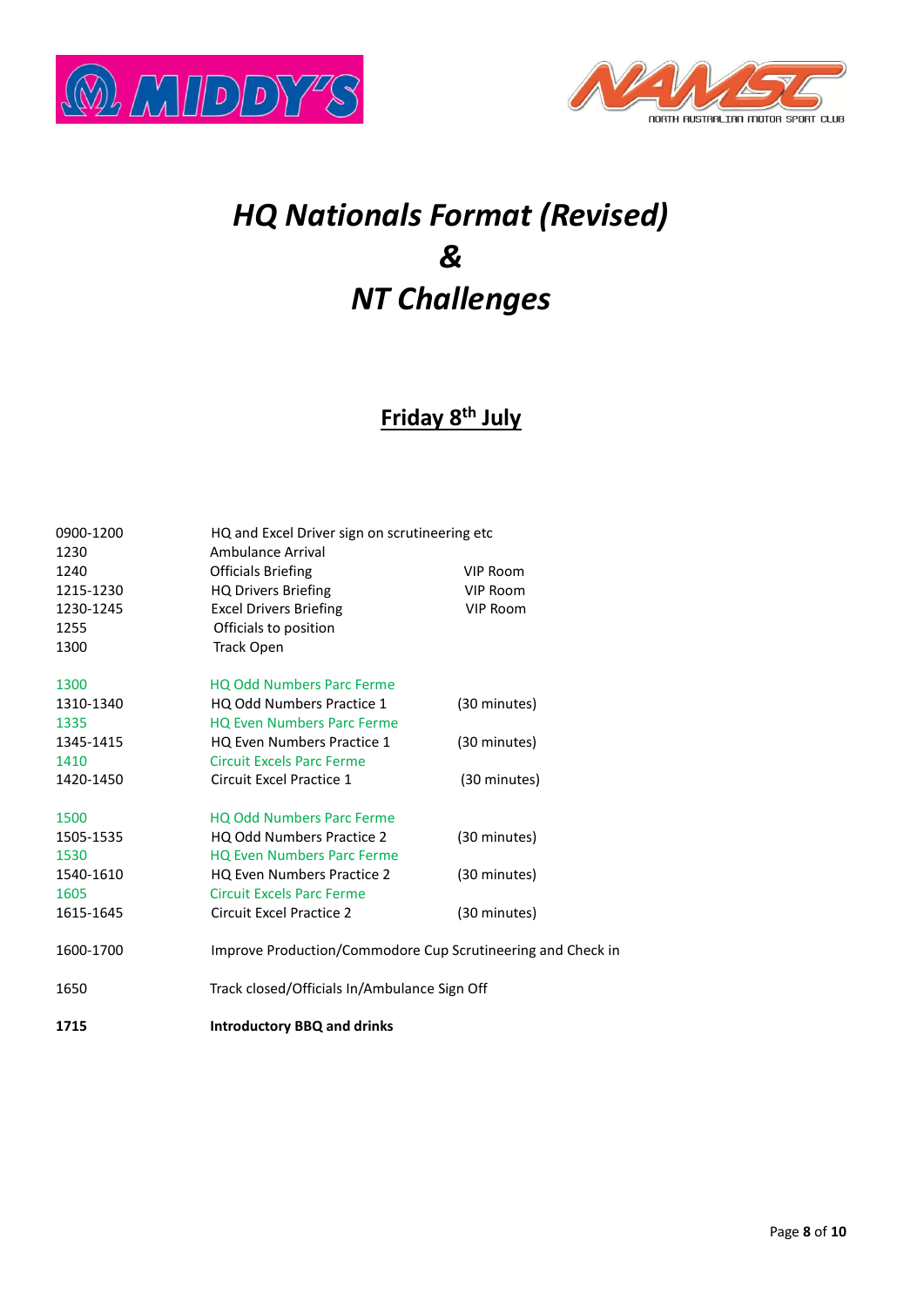



# **Saturday 9th July**

| 0805-0815<br>0820<br>0800<br>0825<br>0830-0915<br>0930 | <b>Officials Briefing</b><br>Support Categories (IP and CC) Drivers Briefing<br><b>Ambulance Arrives</b><br>Officials to position<br><b>Megakhana Scrutineering</b><br><b>Megakhana Drivers Briefing</b> | VIP Room<br>Pit Bay 25/26<br><b>Pit Bay 25/26</b> |
|--------------------------------------------------------|----------------------------------------------------------------------------------------------------------------------------------------------------------------------------------------------------------|---------------------------------------------------|
| 0832                                                   | <b>Track Open</b>                                                                                                                                                                                        |                                                   |
| 0830<br>0835-0855<br>0850                              | HQ Qualifying 1 Odd Numbers Parc Ferme<br>HQ Qualifying 1 Odd Numbers<br>HQ Qualifying 1 Even Numbers Parc Ferme                                                                                         | (20 minutes)                                      |
| 0900-0920                                              | HQ Qualifying 1 Even Numbers                                                                                                                                                                             | (20 minutes)                                      |
| 0915<br>0925-0945<br>0940                              | IP/CC to Parc Ferme<br>IP/CC Practice/Qualifying<br><b>Circuit Excel to Parc Ferme</b>                                                                                                                   | (20 minutes)                                      |
| 0950-1005                                              | <b>Circuit Excel Qualifying</b>                                                                                                                                                                          | (15 minutes)                                      |
| 1010-1110                                              | <b>Megakhana Events On Track</b><br><b>Turn 1-3</b><br>Turn 6                                                                                                                                            | (60 minutes)                                      |
| 1110<br>1120-1135<br>1130                              | <b>HQ Heat 1 Parc Ferme</b><br>HQ Heat 1 Race<br><b>HQ Heat 2 Parc Ferme</b>                                                                                                                             | $(6$ Laps)                                        |
| 1140-1155                                              | HQ Heat 2 Race                                                                                                                                                                                           | $(6$ Laps)                                        |
| 1120-1320                                              | <b>Megakhana Events Off Track</b><br><b>Skid Pan &amp; Overflow x 2</b>                                                                                                                                  | <b>Rear of pits</b>                               |
| 1155-1215                                              | <b>Officials Lunch</b>                                                                                                                                                                                   |                                                   |
| 1215<br>1220-1240<br>1235<br>1245-1305                 | IP/CC to Parc Ferme<br>IP/CC Race 1<br>$(10 \text{ laps})$<br><b>Circuit Excel to Parc Ferme</b><br>Circuit Excel Race 1 (10 laps)                                                                       | (20 minutes)<br>(20 minutes)                      |
| 1310-1420                                              | <b>Megakhana Events On Track</b><br><b>Figure 8 on drag pits</b><br><b>Main Straight drags</b>                                                                                                           | (70 minutes)                                      |
| 1420<br>1430-1445                                      | <b>HQ Heat 3 Parc Ferme</b><br>HQ Heat 3 Race                                                                                                                                                            | $(6$ Laps)                                        |
| 1440                                                   | HQ Heat 4 Parc Ferme                                                                                                                                                                                     |                                                   |
| 1450-1505<br>1500                                      | HQ Heat 4 Race<br>IP/CC to Parc Ferme                                                                                                                                                                    | $(6$ Laps)                                        |
| 1510-1530                                              | IP/CC Race 2<br>$(10 \text{ laps})$                                                                                                                                                                      | (20 minutes)                                      |
| 1525<br>1535-1555                                      | <b>Circuit Excel Parc Ferme</b><br>Circuit Excel Race 2 (10 laps)                                                                                                                                        | (20 minutes)                                      |
| 1600                                                   | Track closed/Officials In/Ambulance Sign Off                                                                                                                                                             |                                                   |